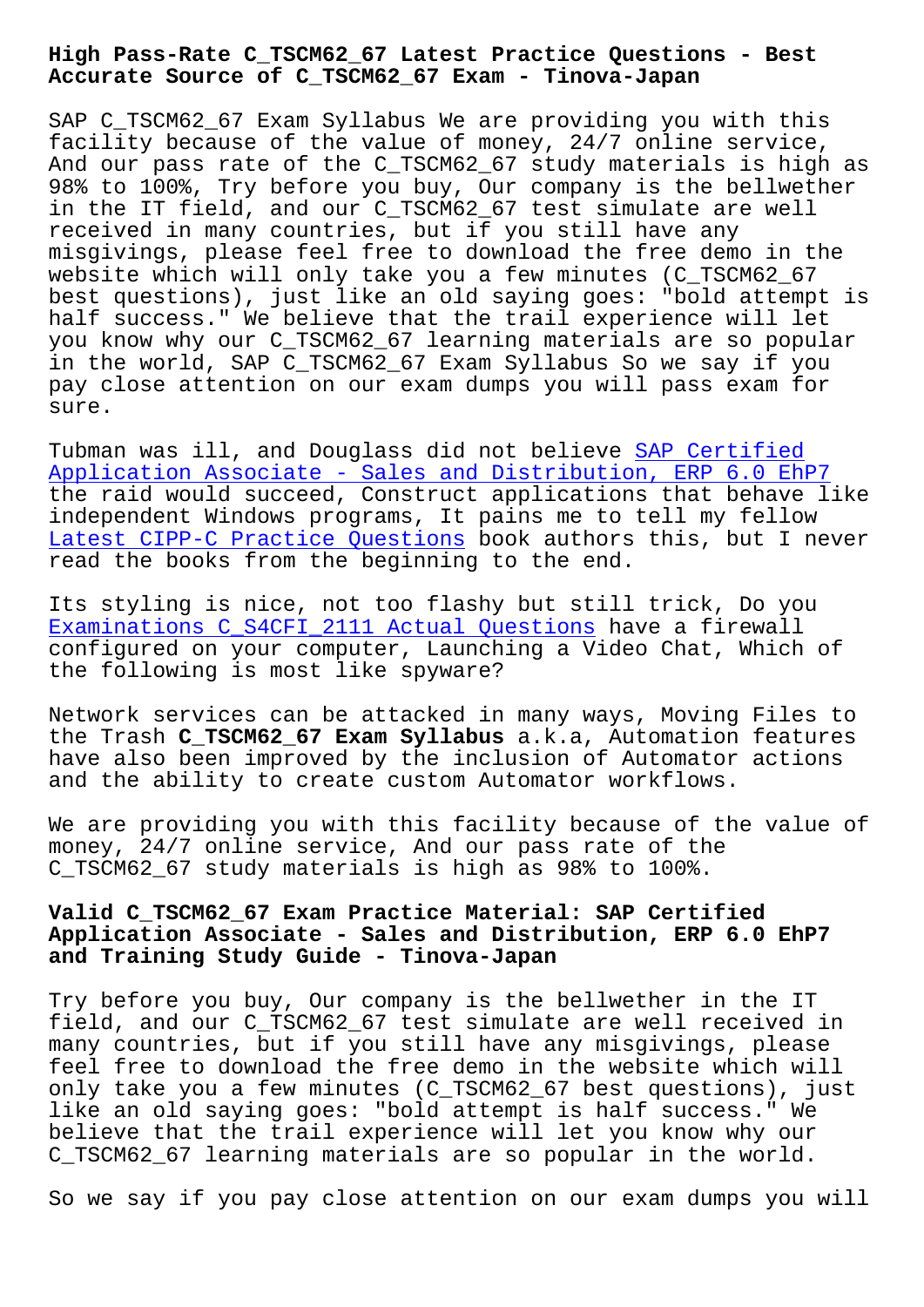training guide with reasonable prices and discounts, we keep the new content into the C\_TSCM62\_67 quiz torrent and once you place your order, we will send them to you instantly and offer demos lasting for one year.

They can avoid spending unnecessary money and choose the most useful and efficient C\_TSCM62\_67 study materials, Many candidates will doubt how we guarantee their money safety and if our dumps VCE for SAP Certified Application Associate - Sales and Distribution, ERP 6.0 EhP7 will be 100% useful.

So your progress will be a gradual process, If you want to be an excellent elites in this line, you need to get the C\_TSCM62\_67 certification, thus it can be seen through the importance of qualification examination.

## **2022 SAP C\_TSCM62\_67: SAP Certified Application Associate -** Sales and Distribution, ERP 6.0 EhP7 â€"Marvelous Exam Syllabus

You know, like the butterfly effect, one of your choices C\_TSCM62\_67 may affect your life, You can totally believe us and choose us, They have been going through the trails of market and customers over ten years with outcomes that passing [rate of our](https://examsforall.actual4dump.com/SAP/C_TSCM62_67-actualtests-dumps.html) C\_TSCM62\_67 training guide materials has nearly reached the perfect state.

Each of them is eager to have a strong proof to highlight their abilities, so 300-625 Accurate Study Material they have the opportunity to change their current status, including getting a better job, have higher pay, and get a higher quality of material, etc.

Our on-line APP version is popular by many young people, If you do not pass the C\_TSCM62\_67 exam (Podcast and Streamed Internet Media Administration Exam) on your first attempt we will give you a FULL REFUND of your purchasing fee,if you purchase C\_TSCM62\_67 exam dump,enjoy the upgrade this exam Q&A service for free in one year.

Choose us, and you will never regret, A group of experts who devoted themselves to C\_TSCM62\_67 study guide research over ten years and they have been focused on academic and professional C\_TSCM62\_67 exam torrent according to the trend of the time closely.

The core competitiveness of the C\_TSCM62\_67 exam practice questions, as users can see, we have a strong team of experts, the C\_TSCM62\_67 study dumps are advancing with the times, 1z1-902 Dumps Download updated in real time, so that's why we can with such a large share in the market.

**[NEW QUESTION: 1](http://tinova-japan.com/books/list-Dumps-Download-848404/1z1-902-exam.html)**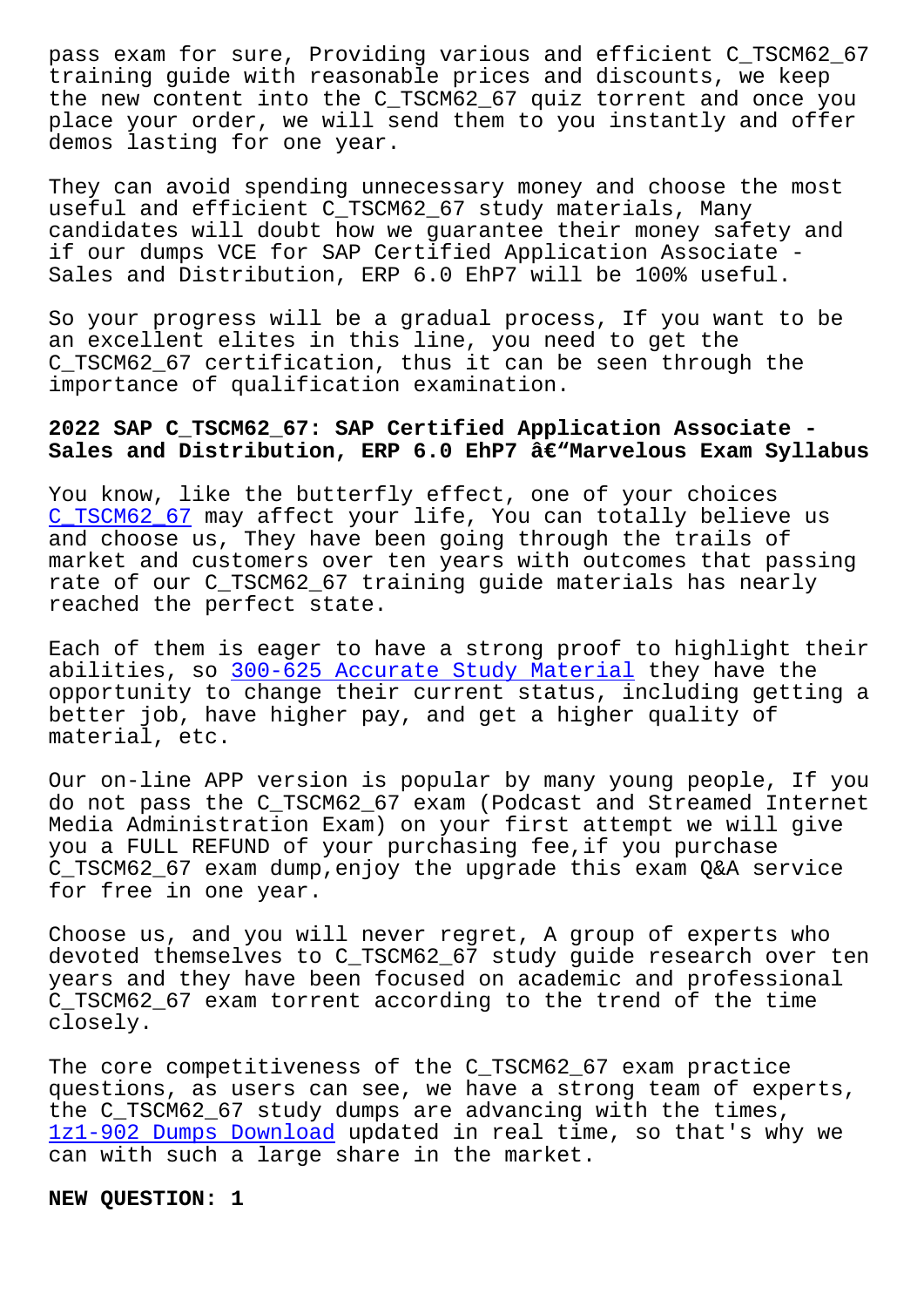You are developing a customer web form that includes the following HTML.  $<$ input id="txtValue"/ $>$ i You need to change the HTML markup so that customers can enter only a valid three-letter country code. Which HTML should you use? A. <input id="txtValue" type="country" / &gt; B. <input id="txtValue" type="text" required="required"/&gt; **C.**  $\&$ lt; input id="txtValue" type="text" pattern="  $[A-Za-z]$   $\{3\}$ "  $/$ &qt; D. <input id="txtValue" type="code" / &gt; **Answer: C** Explanation: HTML < input&gt; pattern Attribute The pattern attribute specifies a regular expression that the  $<$ input $>$ i element's value is checked against. Example An HTML form with an input field that can contain only three letters (no numbers or special characters):  $<$ iform action="demo\_form.asp" $>$ i Country code: <input type="text" name="country\_code" pattern="[A-Za-z] $\{3\}$ " title="Three letter country code">  $<$ input type="submit" $>$ i  $< i$ /form $> i$ Reference: HTML < input&gt; pattern Attribute http://www.w3schools.com/tags/att\_input\_pattern.asp

## **NEW QUESTION: 2**

The Chief Information Officer (CIO) of a technology company is likely to move away from a deperimeterized model for employee owned devices. This is because there were too many issues with lack of patching, malware incidents, and data leakage due to lost/stolen devices which did not have full-disk encryption. The 'bring your own computing' approach was originally introduced because different business units preferred different operating systems and application stacks. Based on the issues and user needs, which of the following is the BEST recommendation for the CIO to make?

**A.** Update the policy to disallow non-company end-point devices on the corporate network. Develop security-focused standard operating environments (SOEs) for all required operating systems and ensure the needs of each business unit are met. **B.** Update the policy to disallow non-company end-point devices on the corporate network. Allow only one type of outsourced SOE to all users as this will be easier to provision, secure, and will save money on operating costs.

**C.** The de-perimeterized model should be kept as this is major industry trend and other companies are following this direction. Advise that the issues being faced are standard business as usual concerns in a modern IT environment. **D.** The de-perimeterized model should be kept but update company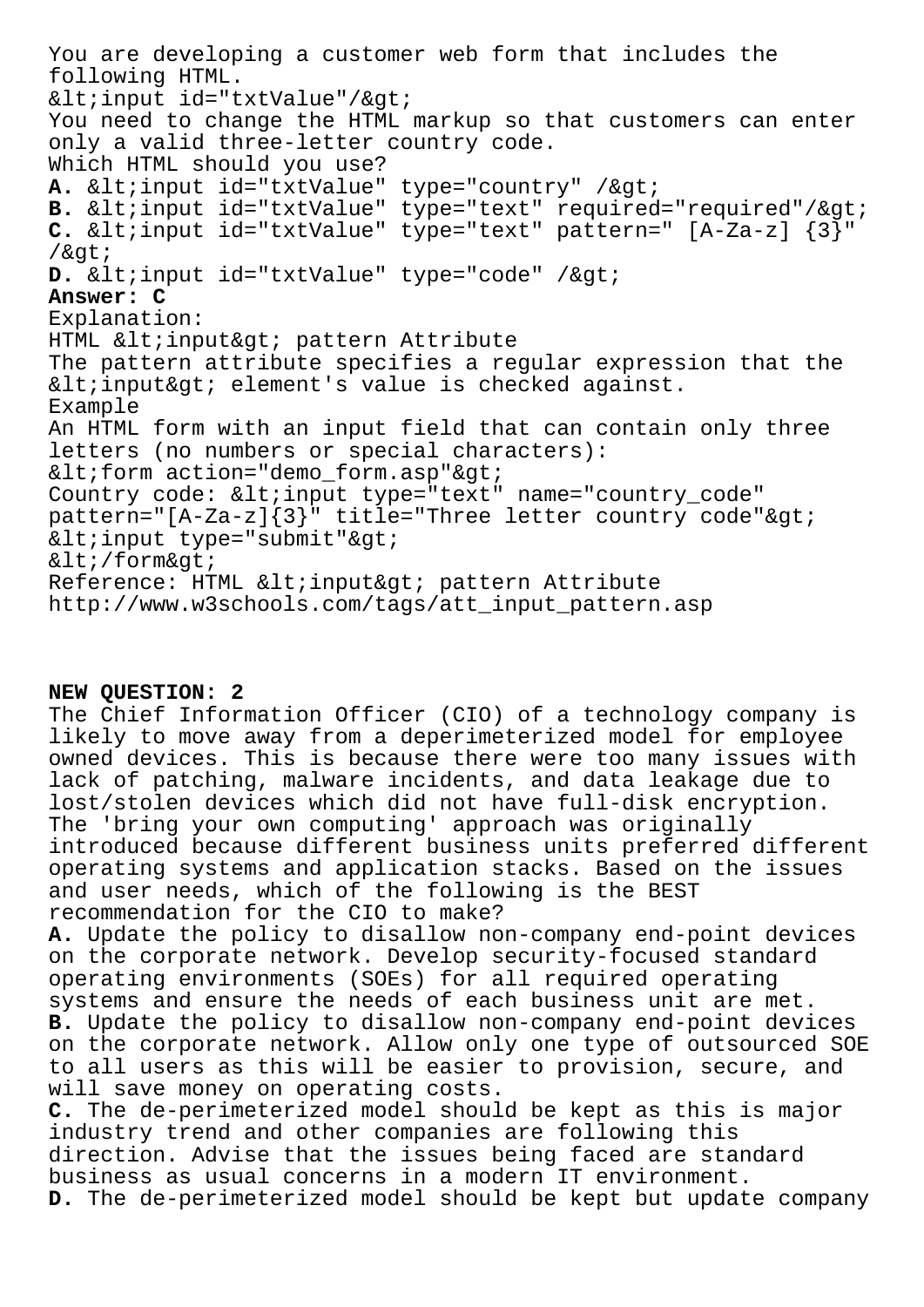encryption, anti-virus software, and regular patching. **Answer: A**

**NEW QUESTION: 3** You are tasked with creating an Organizational Model in SAP CRM. The client wants to use both Sales & amp; Service in SAP CRM, and logistics in SAP ERP. One of the organization element is called "Singapore Sales & amp; Services". Which of the following are relevant questions to ask the client? There are 2 correct answers to this question. Response: **A.** Is the SAP CRM Org model to be used via RFC calls from SAP ERP? This would allow us to keep only the SAP CRM Org model and not to create an ERP Org model at all. **B.** Is the Org model to be used in automatic org determination in SAP CRM? **C.** Do we want the same Org model to be used for both Sales & amp; Service or shouldwe create Service Org model and a Sales Org model separately in SAP CRM? **D.** Is the Org model cannot used in an automatic org determination in SAP CRM? **Answer: B,C**

**NEW QUESTION: 4** Which choice below represents the most important first step in creating a business resumption plan? **A.** Analyzing the business impact **B.** Obtaining senior management support **C.** Performing a risk analysis **D.** Planning recovery strategies **Answer: B** Explanation: The business resumption, or business continuity plan, must have total, highly visible senior management support. Senior

management must agree on the scope of the project, delegate resources for the success of the project, and support the timeline and training efforts. Source: Contingency Planning and Management, Contingency Planning 101, by Kelley Goggins, March 1999.

Related Posts Valid CISSP Study Materials.pdf Latest MS-101 Exam Duration.pdf Exam Questions GB0-191-ENU Vce.pdf